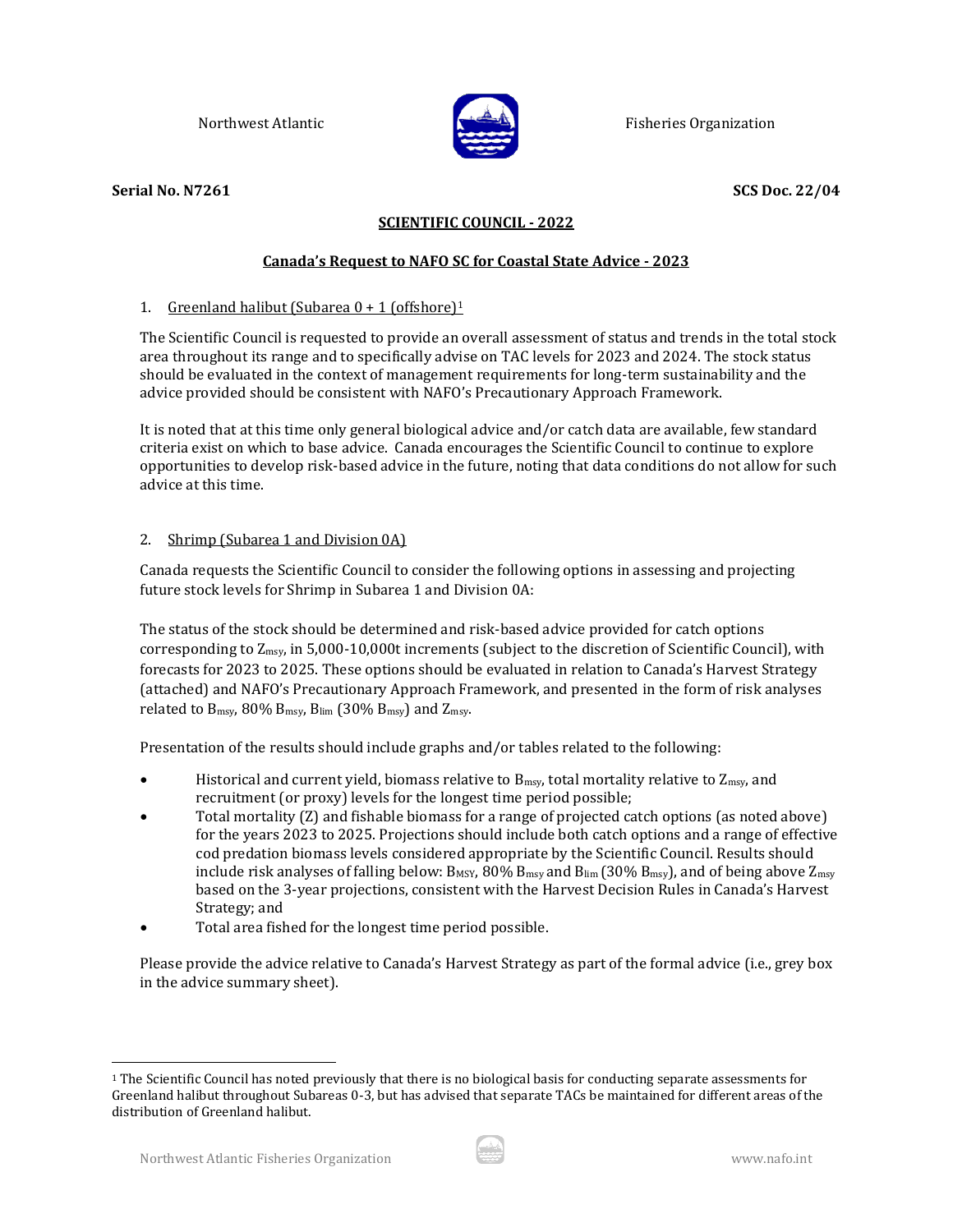# **Harvest Strategy (HS) for SFA1 Shrimp**

November 1, 2015

## **Preamble**

Shrimp Fishing Area (SFA) 1 is the Canadian management unit that is part of a trans-boundary stock that is harvested and managed separately by both Greenland and Canada. While an agreement with respect to TACsetting or quota shares has not yet been reached, there is full cooperation with respect to scientific research, surveillance and enforcement, and a full exchange of information between the two jurisdictions. Both States refer to the NAFO/ICES Pandalus Assessment Group (NIPAG) for formal scientific advice, which is provided annually. The stock is assessed as a single population.

## **Stock Assessment**

The assessment framework incorporates a logistic stock-recruit model, fitted by Baysian methods, that uses CPUE and survey series as biomass indicators, and includes as removals catch data, assumed free of error, as well as a term for predation by Atlantic Cod, using available series of cod biomass. The model is used to provide short term (1 year) and medium term (5 year) projections.

#### **Stock Status deficiencies**

After a decade of increasing biomass and expanding distribution in the 1990's, both the biomass and the fishery have contracted back towards the north. Fishable biomass has declined since its 2003 peak, but is currently estimated to remain above Bmsy; the risk of being below Blim (30% of Bmsy) is very low (<1%).

## **Harvest Control Rules (HCRs)**

#### Preamble

In the absence of a TAC-setting and quota-sharing agreement with Greenland on this trans-boundary stock, the approach outline below will be taken by Canada. Reference points and scientific advice are based on a quantitative assessment model and stock composition indices as articulated by the Scientific Council (SC) of the Northwest Atlantic Fisheries Organization (NAFO). Previous work by the SC has shown that a maintained mortality risk of 35% is low enough to keep stock levels safely at or above Bmsy.

The Harvest Strategy will remain in place until such time that Canada and Greenland may adopt common Harvest Decision Rules.

#### **Objectives**

- Achieve/maintain the stock in the Healthy Zone (>80% of Bmsy).
- Avoid serious harm to the reproductive capacity of the stock by maintaining biomass >30% of Bmsy.
- Avoid total removals in excess of maximum sustainable yield.
- Manage the TAC and quotas to facilitate a balance of opportunity and stability in the industry, subject to the need to respond to precipitous biomass declines.
- Maintain Canada's quota share of this trans-boundary stock.

#### Reference Points

- Healthy Zone = >80% of Bmsy
- Cautious Zone= >30%Bmsy and < 80%Bmsy
- Critical Zone is <30%Bmsy
- Limit Reference Point for biomass (Blim) = 30% of Bmsy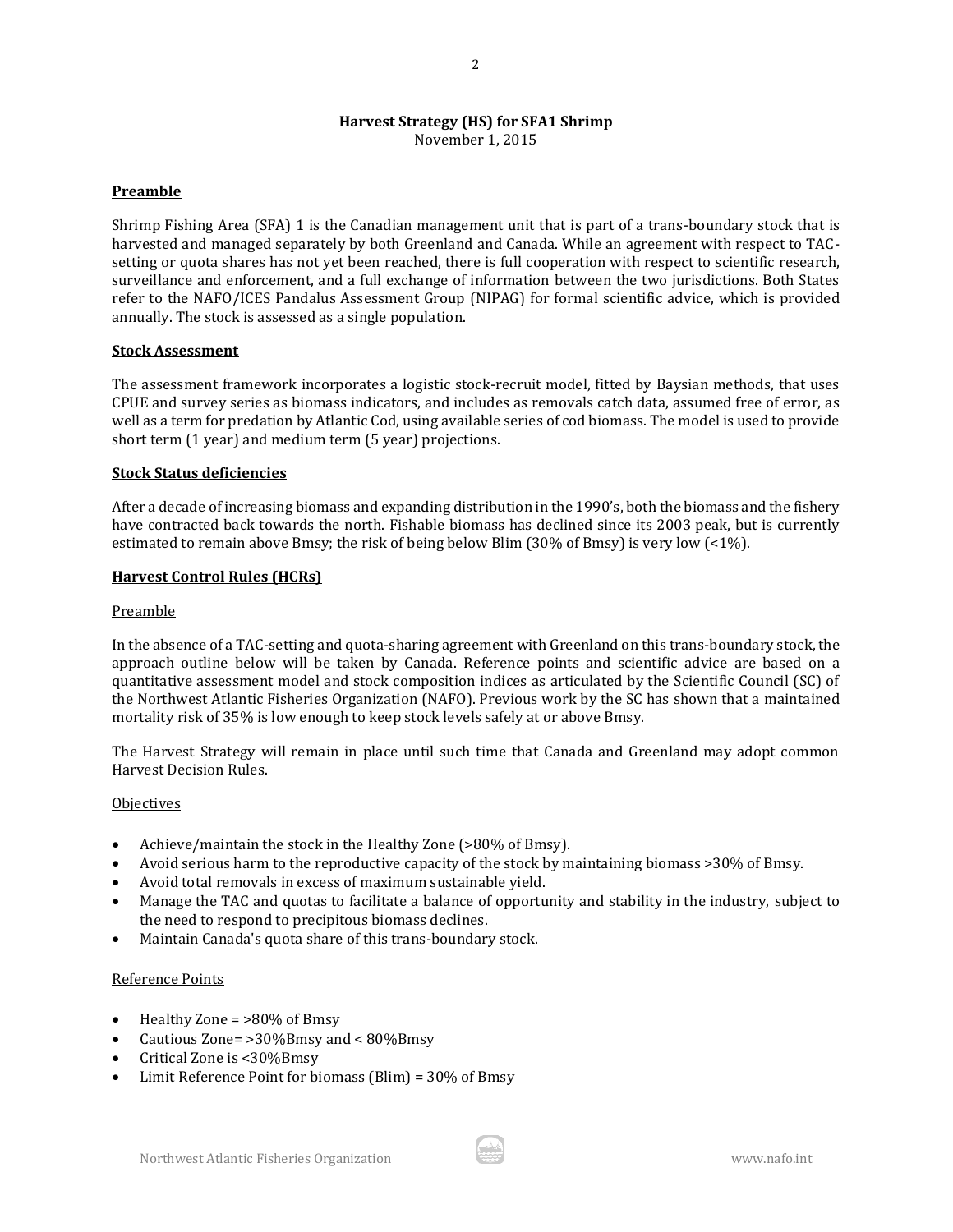Limit Reference Point for total mortality = Zmsy

## Harvest Decision Rules (HDRs)

The Canadian quota will be 17% of 5/6 of the TAC designated by Canada, or 14.2% of the entire designated TAC.

3

- When the biomass is above 80% of Bmsy, the risk of being above Zmsy should be less than 35%, based on the 3-year projections.
- When the biomass is between 30-80% of Bmsy, the risk of being above Zmsy based on the 3-year projections should not exceed 17-35%, with the risk tolerance being lower the closer the biomass is to Blim, with 17% at the lower end and 35% of the upper end of this range.
- If the biomass is below the Healthy Zone and approaching Blim (middle of the cautious zone) then a special meeting will be sought with Greenland to develop actions that endeavor to mitigate or reverse the decline (e.g., a rebuilding plan). In the absence of agreement on measures to be taken, special conservation measures may be taken unilaterally by Canada.

## Notes:

- Biomass refers to fishable biomass as calculated by the assessment model. Biomass values are to be based on point estimates.
- Precipitous decline: When the biomass decreases by more than 25% in the cautious zone; a special NSAC discussion will be held to evaluate all available biomass signals and the recent stock trend to determine if special conservation measures are required and/or consultations with Greenland on appropriate measures will be triggered
- Canadian quotas that are uncaught in one year may be carried forward to the following year in accordance with criteria and levels to be agreed between DFO and quota holders as long as the harvest level is consistent with the HDRs above.
- These HDRs are subject to change as Canada further develops guidance on the application of the PA framework on its domestic fisheries. This could include rules that provide stability in TAC (i.e., a maximum and minimum percentage change).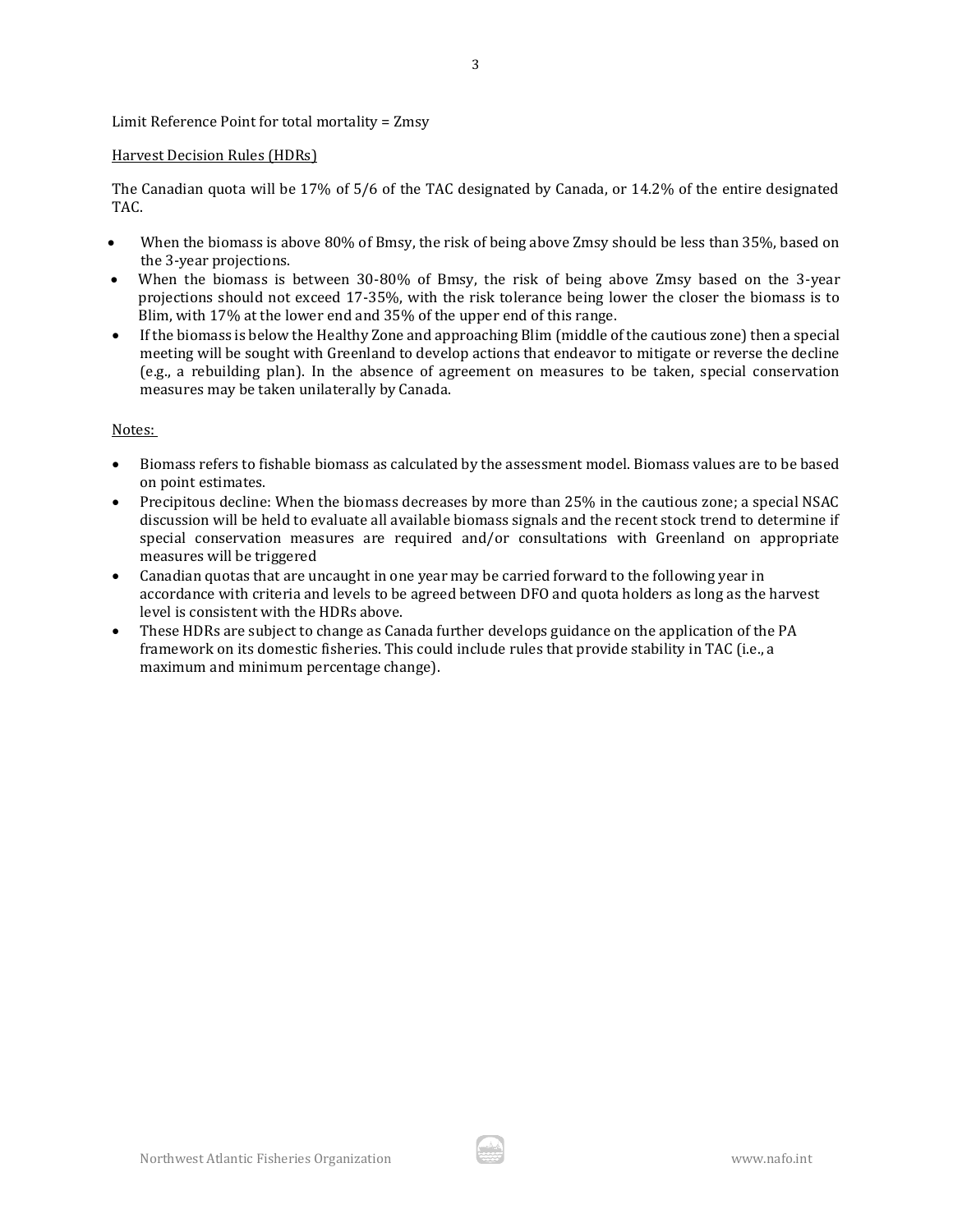## **Management Plan**

Canada is following a policy of establishing a TAC that is equal to or less than the Scientific Council's recommended TAC level, and then establishing a Canadian Quota by applying its claimed quota share against this TAC. While the summation of individual quotas within Canada is higher than the Canadian Quota, it is explicitly recognized that it is the announced Canadian Quota that determines the maximum catch for the totality of the Canadian fleet, and the fishery will be closed once that Canadian Quota is caught, even if individual sector or vessel quotas remain uncaught. Canada's annual catch remains significantly less than the Canadian Quota.

Until there is a quota-sharing agreement, it is likely that the combined total of quotas set by Canada and Greenland will in most years exceed advice provided by the Scientific Council. However, it is the combined catch rather than the combined quotas that creates fishing mortality. Canada has not been harvesting the entirety of its quotas, not even the quota that Greenland reserves for the Canadian catch, and the shrimp biomass remains in the Healthy Zone.

It is acknowledged that fishing mortality is only one component of total mortality, and fluctuations in the shrimp resource may be driven to a significant extent by natural mortality and productivity. Given this reality, while an objective is to maintain the biomass at or above Bmsy, this objective is not to be embraced at all costs. To illustrate this point, if the biomass is 85% of Bmsy, but Bmsy cannot be achieved without draconian cuts to the fishery, then it would be reasonable to accept such limitations, with the focus being to avoid or mitigate further biomass declines, while promoting growth where practical.

Within the Canadian management system, Integrated Fishery Management Plans (IFMP) are developed for fisheries to outline objectives and management measures by stock and area. The Northern Shrimp IFMP is an evergreen document that covers all the SFAs. [\(http://www.dfo-mpo.gc.ca/fm-gp/peches-](http://www.dfo-mpo.gc.ca/fm-gp/peches-%20fisheries/ifmp-gmp/shrimp-crevette/shrimp-crevette-2007-eng.htm) fisheries/ifmp[gmp/shrimp-crevette/shrimp-crevette-2007-eng.htm\)](http://www.dfo-mpo.gc.ca/fm-gp/peches-%20fisheries/ifmp-gmp/shrimp-crevette/shrimp-crevette-2007-eng.htm). The IFMP outlines the formal structure and detailed terms of reference of the NSAC, covering such things as its purpose, scope, membership and operating procedures. NSACs main focus is quota allocations and management measures such as seasons, size limits, gear restrictions, other conservation and compliance issues and licensing policy.

#### **Management Tools & Measures**

Principal management tools and measures for managing the Canadian Northern shrimp fishery in all areas include:

- An overall TAC for quota holders, which takes priority over individual quotas
- Individual quotas for quota holders
- An Enterprise Allocation (EA) system for the 17 year-round license holders, in which available quotas are shared equally.
- Technical conservation measures, including a minimum mesh size of 40 mm and the mandatory use of the Nordmore grate with 28 mm grate spacing
- Closed areas to protect vulnerable habitats
- 100% observer coverage
- Mandatory VMS surveillance
- Daily reporting of position and catch and submission of vessel fishing log books
- Random dockside monitoring of landings by 3rd party contractors or Fishery Officers